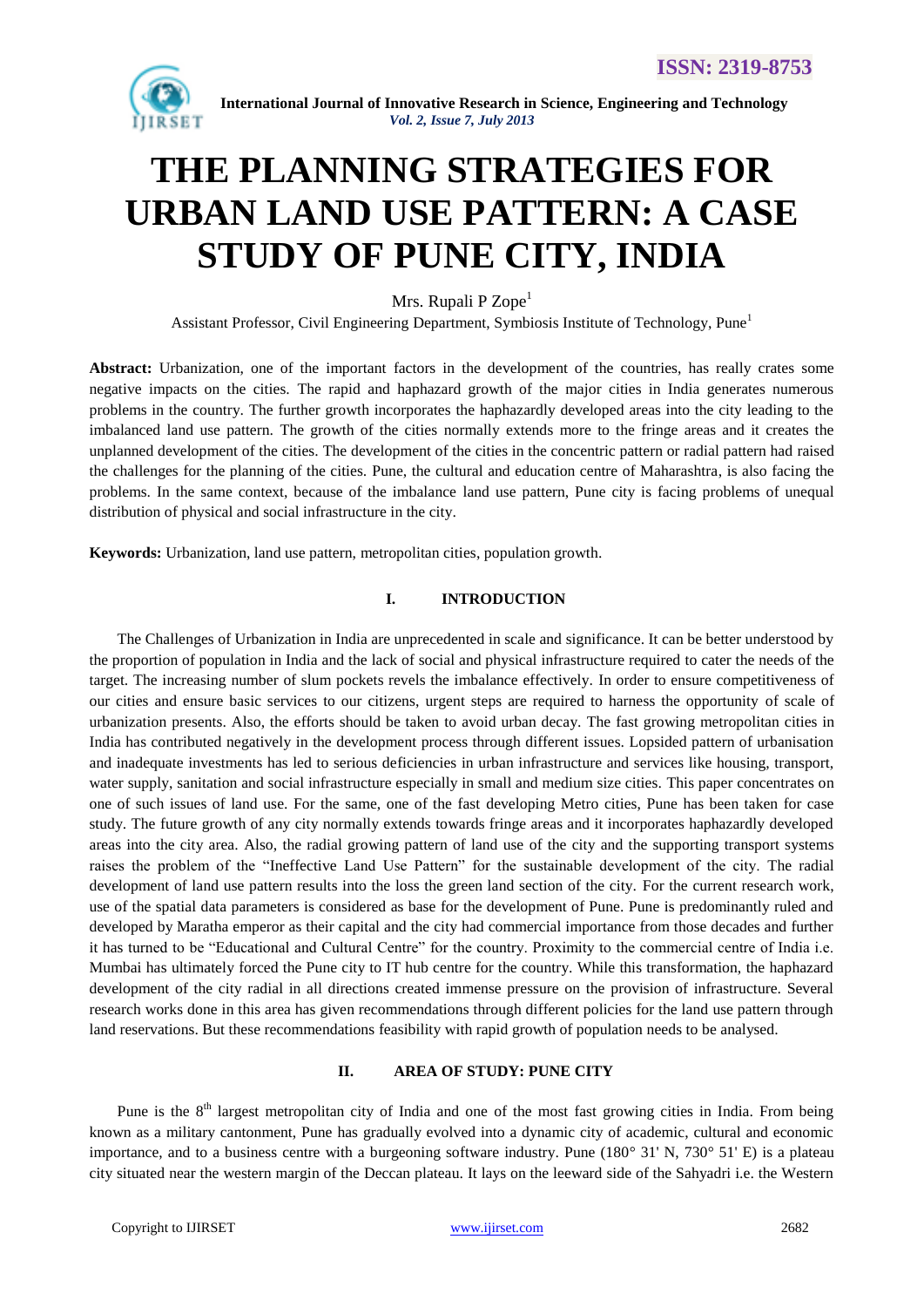

Ghats and is hardly 50 km from the crest of the Ghat country. It is 100 km east from the Konkan i.e. the west coast. It is almost 160 kms southeast of Mumbai, by road. It is situated at a height of 560m above the mean sea level, near the confluence of Mula and Mutha rivers. Two more rivers, Pavana and Indrayani transverse the northwestern outskirts of the urban area. Mula-Mutha later empty into the Bhima River. In a sense, the city is located in the upper Bhima basin. The city is surrounded by hills on the east and the south. The Sinhagad-Katraj-Dive ghat range is the southern boundary of the urban area. With the rapid urbanization, the city is facing lots of problems of social as well as physical infrastructure. The development pattern in the city is creating many problems for the future expansions. This research will focus on the land use pattern with growing population and the role of planning polices for the city.

# **III. LANDUSE WITH GROWING POPULATION**

Population Growth Trend and Spatial Distribution: The population of Pune city as per provisional figures of Census India, 2011 is more than 3 million. There is a growth of more than six times in the city's population in the last 60 years, from 0.48 million in 1951 to 3.11 million in 2011; the decadal population and growth rate are given in the following table.

| Year | <b>Total population</b> | <b>Decadal</b> | <b>Decadal</b> |
|------|-------------------------|----------------|----------------|
|      |                         | change         | growth rate    |
| 1951 | 488419                  |                |                |
| 1961 | 606777                  | 118358         | 24.23%         |
| 1971 | 856105                  | 249328         | 41.09%         |
| 1981 | 1203363                 | 347258         | 40.56%         |
| 1991 | 1691430                 | 488067         | 40.56%         |
| 2001 | 2538473                 | 847043         | 50.08%         |
| 2011 | 3115431                 | 576958         | 22.73%         |

Table I: Demographic projections of the Pune city. Source: Census of India & Provisional figures of Census India, 2011



Fig. 1 : Demographic growth trend of Pune city from 1951-2011 Source: Census of India & Provisional figures of Census India, 2011

The graph of demographic growth trend of Pune city is showing steep decline from 50.08% decadal growth rate in 1991-2001 to 22.73% decadal growth rate in 2001-11 which may be due to the development of Pimpri-Chinchwad Municipal corporation (PCMC) as an industrial centre; Pimpri-Chinchwad may be considered as an emerging counter magnet to Pune city. The average decadal growth rate from 1951 to 2011 is 36.54%. Rapid growth of the city is mainly attributed to industrialization of PMC/PCMC after 1960 and expansion of information technology (IT) industry in the last decade.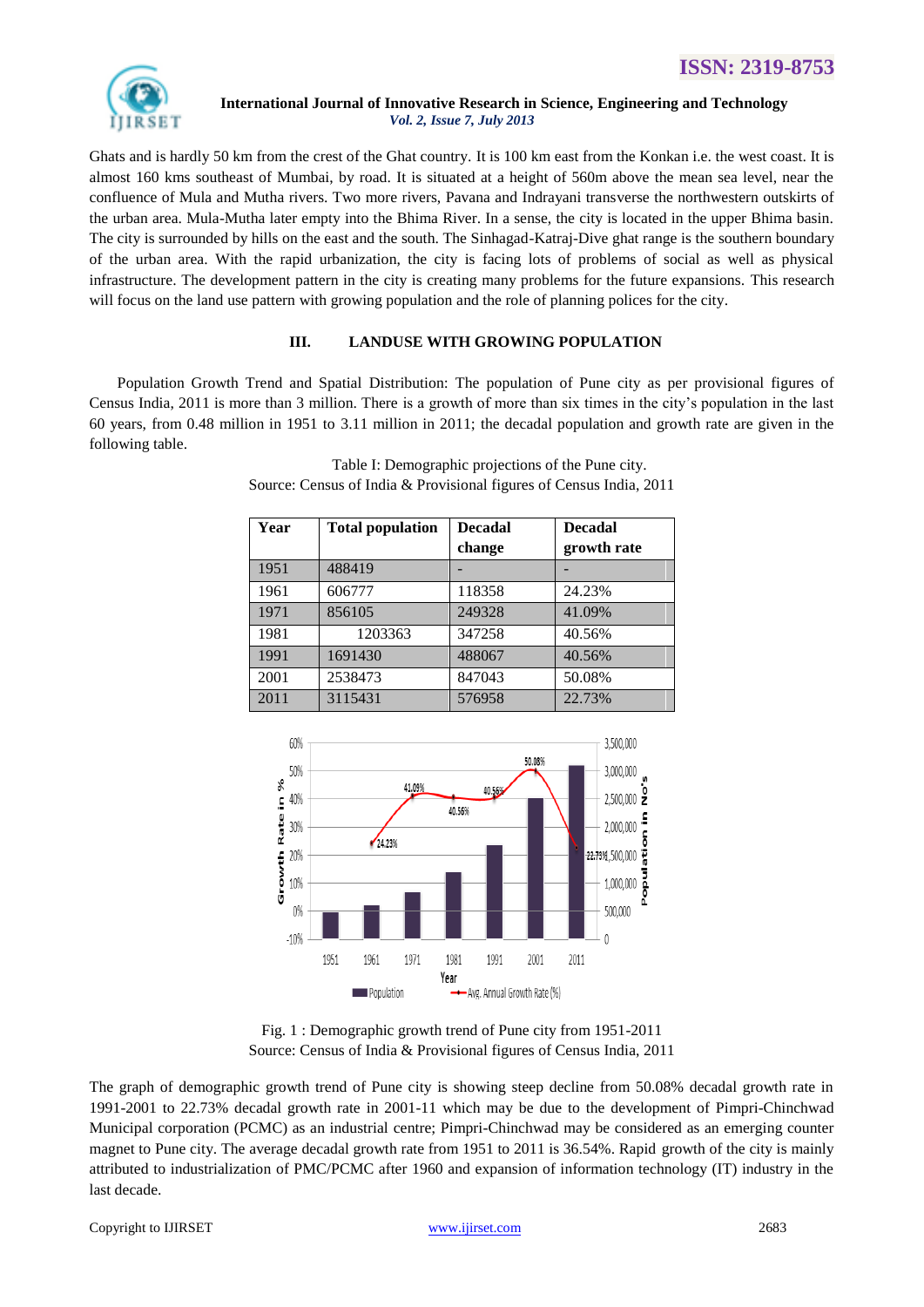

### IV. SPATIAL GROWTH PATTERN OF THE CITY

Development of Pune as a city commenced from 1818, with the city area being just 5 sq. km. In 1987 (when the last Development Plan was prepared), the area of Pune city was 146.11 sq.km; with the addition of adjacent villages in 1997, the current area of PMC jurisdiction is 243.96 sq km. The old Development Plan was revised in 1987. For the newly added areas, the PMC has prepared a separate new Development Plan. From a small area around Kasba Peth, Pune has grown dramatically; in 1958, small pockets of land in parts of the villages of Katraj, Dhankavadi, Lohagaon, Dapodi, etc. were added increasing the area within PMC's jurisdiction. The last such annexation took place in 1997 wherein 23 villages with an area of 97.84 sq. km. were added to Pune city. As a result, the PMC area increased from 146 sq.km. to 430 sq.km. The new PMC area is now more than double the Chennai Municipal Corporation's area. The chronological increase in the Pune Municipal Area has been given in table.

| Sr. | Year | Area   | Sr. | Year | Area (km2)   |
|-----|------|--------|-----|------|--------------|
| No. |      | (km2)  | No. |      |              |
| 1   | 1818 | 5.0    | 8   | 1975 | 138.90       |
| 2   | 1857 | 7.74   | 9   | 1981 | 145.92       |
| 3   | 1889 | 9.86   | 10  | 1985 | 146.95       |
| 4   | 1890 | 18.04  | 11  | 1997 | 138.38       |
| 5   | 1931 | 18.79  | 12  | 2001 | 243.96       |
| 6   | 1935 | 19.05  | 13  | 2011 | 430<br>(plus |
|     |      |        |     |      | 23 villages) |
| 7   | 1958 | 138.05 |     |      |              |





Map No I: Chronological Development of Pune from 1820 -2011 Source: Town Planning Department, Pune- 2011 Above map shows the chronological development of the city from 5.0 m2 to 430 m2 of the Pune city.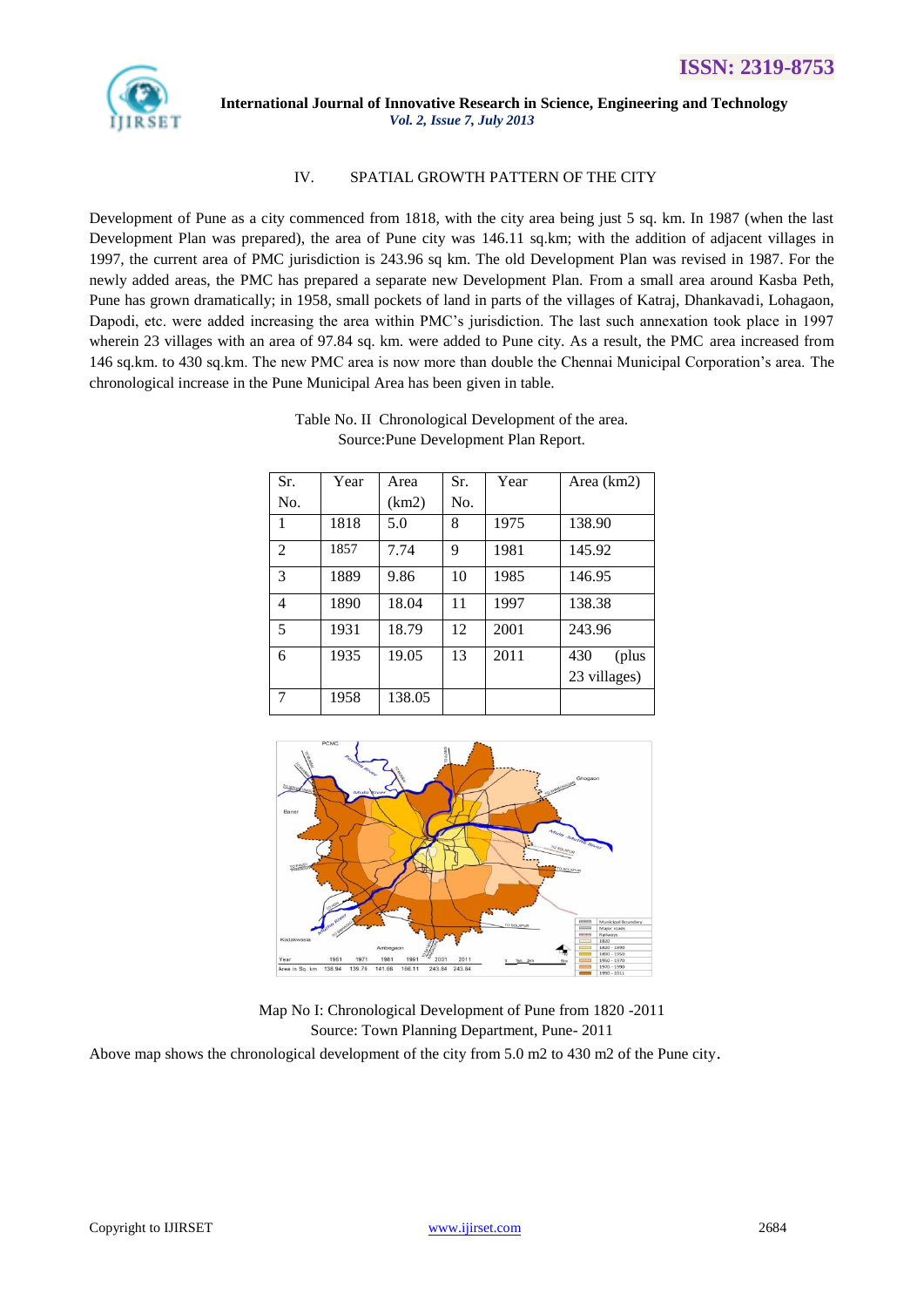



Map No.II: Land-cover Maps of Pune City.

All the above satellite images show the increased built up area of the city in the red colour. The development of the built up area as per the third satellite image of 2011 reveals increase in built up area and decrease in the agricultural area. Most of the agricultural area at the outer periphery of the city has been converted into the non agricultural area by the real estate developers.

#### **V. LAND UTILIZATION AND LAND USE OF THE CITY AS PER PLANNING POLICIES**

The first town planning scheme was prepared for Shivaji Nagar in 1918 and a Master plan was prepared in 1952 for the Pune city. The first Development Plan (DP), for PMC was prepared in 1966 (10 year horizon till 1976) in accordance with the new legislation that is the Maharashtra Town and Country Planning Act, 1966. Revision was made in 1982 which was sanctioned by the Government of Maharashtra in 1987. The second DP was prepared for horizon of 20 year (to be valid till 2007) for PMC area of 138.36 sq. km. In 2001, PMC jurisdiction was extended by merging 23 neighbouring villages (in parts) and DP was exclusively prepared for this fringe area for a horizon of 20 years (valid till 2021). The combined percentage distribution for various land utilization categories is presented in the following Figure.



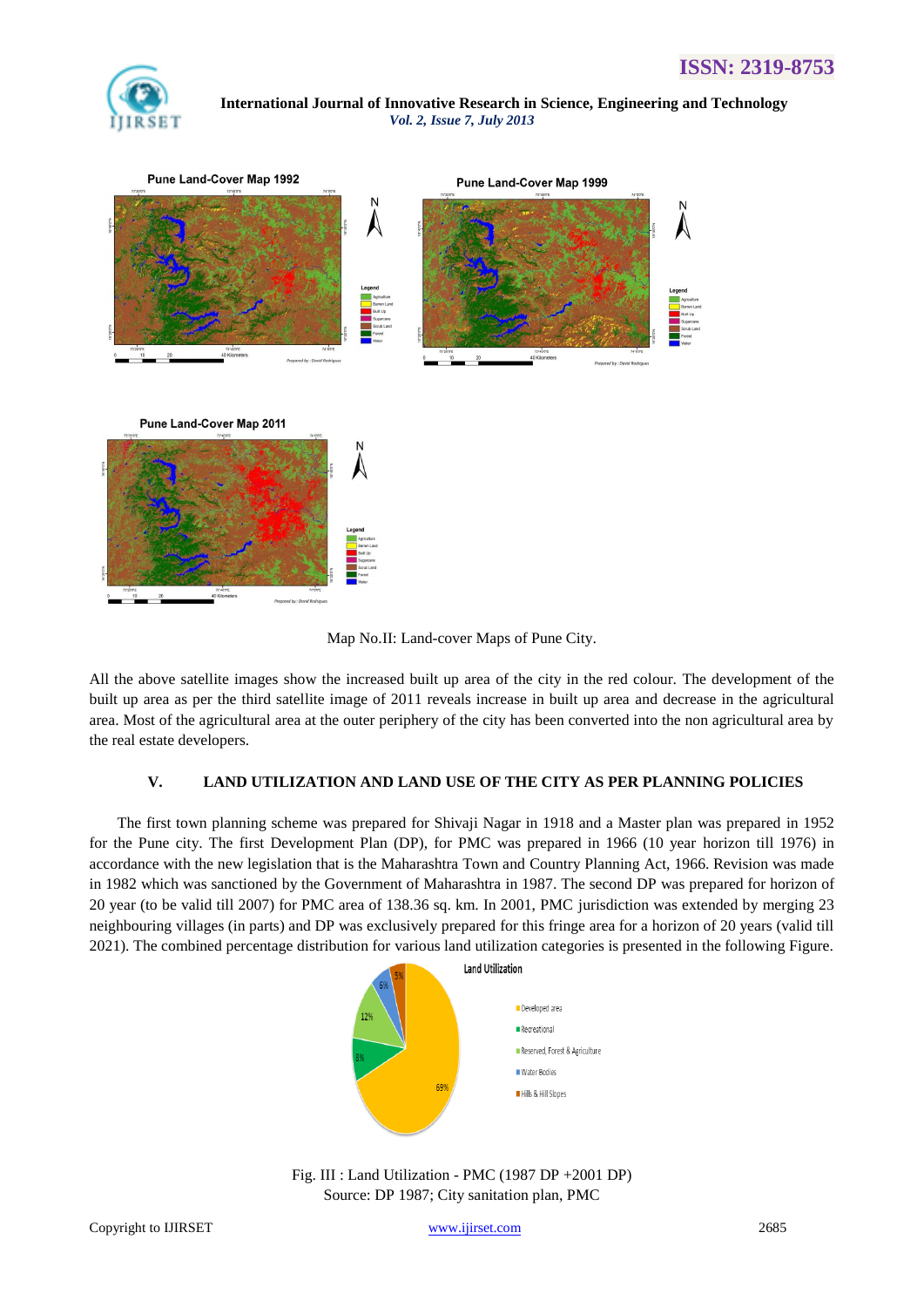

As per the development plan prepared in 2001, the residential land use has increased to 50%. Considering the growing demand of housing, the newly added areas have been utilized for residential use. Following chart shows the land use classification of PMC as per development plan 2001.



Fig. II : Land use Distribution – Pune City Source: DP 1987; City sanitation plan, PMC

With this increased pressure on the land use characteristic of the city, the city is facing different types of threats for the future development.

## **VI. PLANNING STRATEGIES FOR PUNE CITY**

To overcome all the problems encountered in development process, several fields are identified as follows:

- Lack of proper planning increases encroachments on hill tops and slopes and illegal construction on agricultural land.
- Driving forces such as economic activities, guiding and controlling future development of the city.
- Identification of potential areas for undertaking urban redevelopment projects.
- Population pressure due to migration has led to the haphazard development and varied infrastructure growth.
- Physical development and growth, both, in residential and industrial areas, is haphazard and uncontrolled. Fringe areas need to be developed to avoid ill organised growth.
- IT development in the city is not matching the rapid residential development, with increased migrants for education and employment to the city; demand for rental housing is high.
- Congested core area with limited scope of land reservation and population density in the core areas is very high.
- Unequal distribution of social infrastructure and land allocation.
- Increase in traffic congestion, speed reduction, environmental pollution and degradation in the quality of life, urban congestion due to unprecedented growth in motorized vehicles which is further aggravated by the interstate truck movement that cuts through the Pune City.

With all these issues, there are other numbers of issues which are inter-related to the above stated problems in the effective land use pattern.

#### **VII. RECOMMENDATION**

With all the above stated issues, the Pune city is having a potential to be a World class city which can play a major role in the economic development of the country. For the same, following recommendations can be implemented.

- Developing compatible and integrated land use plan.
- Variable FSI in city limits average up to 3FSI.
- Equitable social infrastructure.
- Redevelopment/renewal of core city by framework of impact analysis and reporting when applying for building or redevelopment permission.
- Providing zones & policies for informal sector commercial activities.
- Integrate land use and transport planning.
- Effective traffic and transportation system.
- Effective planning and management of water demand system.
- Good co-ordination between PMC and public partnership development like township project.

Copyright to IJIRSET [www.ijirset.com](http://www.ijirset.com/) 2686